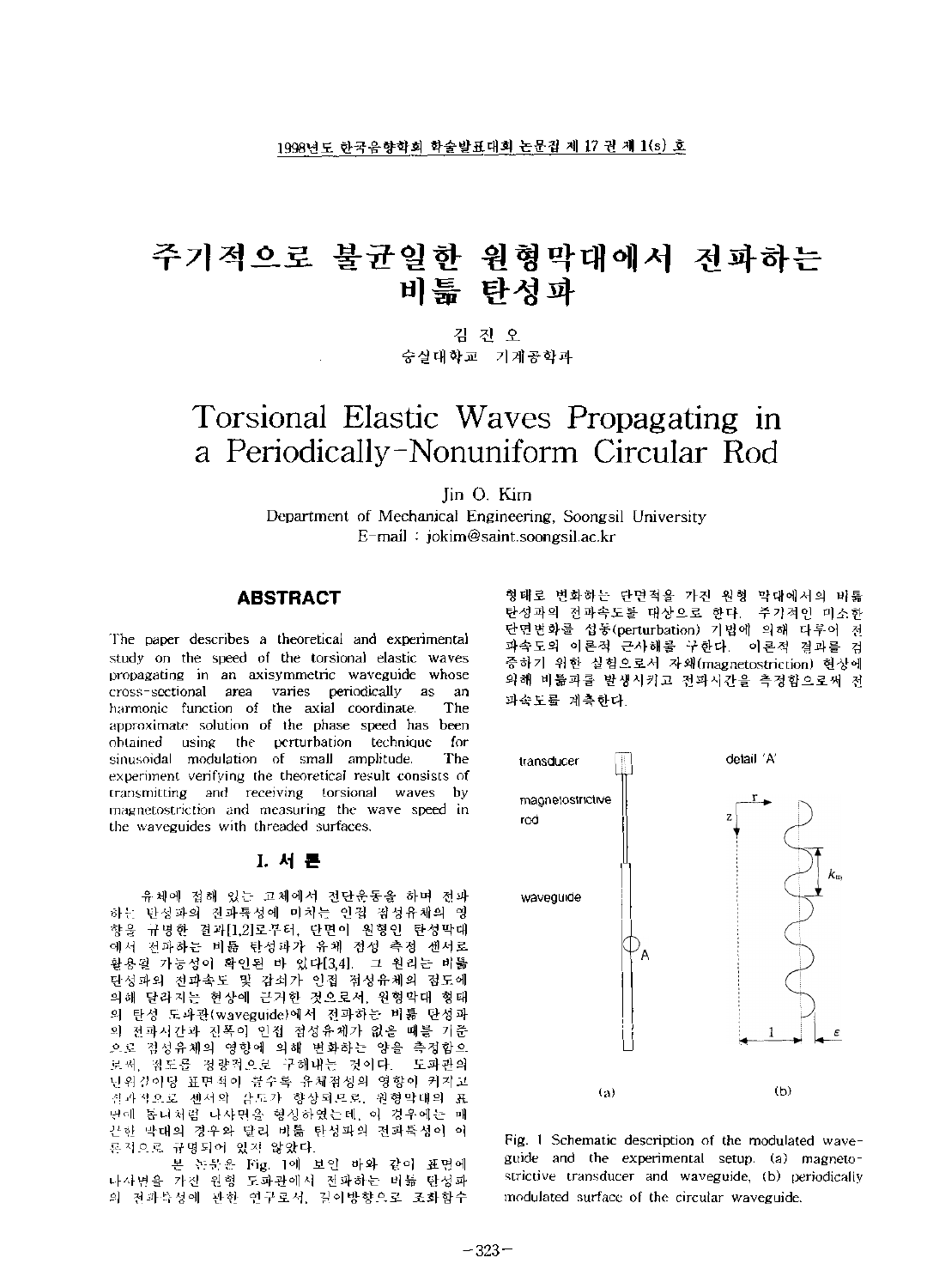## **II.** 문제의 정식화

단면의 반경 70가 Fig. 1(b)에 보인 바와 같이 길 이방향 좌표 z의 함수로  $r_o = R_o[1 + \varepsilon \sin(2\pi z/\lambda)]$  의 관계로 변화하는 원형막대에서 전파하는 비틂 탄성파를 try Art - Enside 1894 시장이다. 반경방향 좌표 r,<br>대상으로 수학적 모델을 설정한다. 반경방향 좌표 r,<br>*(r,z,t)*로써 버틂파의 운동방정식이 다음과 같이 표현된<br>다.[5]<br><u>- 이 �� + 1 러프 - 프</u> + 그곳 = - - 그 - 그곳 길이방향 좌표 z, 시간 (에 종속인 원주방향 변위 un ( ,2,f) 로써 비틂파의 운동방정식이 다음과 같이 표현된 다.[5]

$$
\frac{\partial^2 u_{\theta}}{\partial r^2} + \frac{1}{r} \frac{\partial u_{\theta}}{\partial r} - \frac{u_{\theta}}{r^2} + \frac{\partial^2 u_{\theta}}{\partial z^2} = \frac{1}{c_T^2} \frac{\partial^2 u_{\theta}}{\partial t^2}
$$

 $0 \leq r \leq R_0[1+\epsilon \sin(2\pi z/\lambda)]$  (1) 여기서  $c_T = (G/\rho)^{1/2}$ 이고,  $G$ 와  $\rho \in \mathbb{R}$  각각 막대 재질의 횡타성계수와 밀도이다. 표면에서 응력이 없다는 조건  $\tau$ <sup>-</sup>  $\tau$   $\theta$ <sup>2</sup> ·  $dr/dz$  [6]과 중심에서의 연속성에 따라 경계 조건이 다음과 같이 표현된다.

$$
\frac{\partial u_{\theta}}{\partial r} - \frac{u_{\theta}}{r} = \frac{dr}{dz} \cdot \frac{\partial u_{\theta}}{\partial z}
$$
\nat  $r = R_0[1 + \varepsilon \sin(2\pi z/\lambda)]$  (2)  
\n $u_{\theta} = 0$  at  $r = 0$  (3)  
\n $\forall \theta \in u_{\theta}(r, z, t) = u(r, z) \exp(i \omega t) \nsubseteq \n\forall \hat{r} \in \n\forall \theta \forall \theta \in \Delta$ 

(1)에 대입한 후, 기준길이 凡와 기준속도 cr를 사용하 여 식(1) (3)을 무차원화하면 다음과 같다.

$$
Lu = \left(\frac{\partial^2}{\partial r^2} + \frac{1}{r} \frac{\partial}{\partial r} - \frac{1}{r^2} + \frac{\partial^2}{\partial z^2} + \omega^2\right)u = 0 \quad (1')
$$

$$
B(r)u = \left(\frac{\partial}{\partial r} - \frac{1}{r}\right)u = \varepsilon k_w \cos k_w z \frac{\partial u}{\partial z}
$$
  
at  $r = 1 + \varepsilon \sin k_w z$  (2')

 $u = 0$  at  $r = 0$  (3')  $\overrightarrow{A}(1')$  (2')에서 L과  $B(r)$ 은 각각 선형 미분연산자를 정 의하며, 석(1')부터 모든 변수들은 무차원화된 양이다.

### **III.** 섭동법에 의한 근사해

(1')-(3')으로 정의된 경계치 문제의 엄밀해를 구할 수 없으므로, 근사해를 구하는 섭동기법[7,8]을 채 백한다. 이를 위해 변위 u를 다음과 같이 섭동량 ε의 급수로 전개한다.

$$
u(r, z, \varepsilon) = u_0(r, z) + \varepsilon u_1(r, z) + \varepsilon^2 u_2(r, z)
$$
  
+ O(\varepsilon^3) (4)

(4)<br>식(4)를 식(1′)-(3′)에 대입하고 ε의 오름차순으로 정 리하여, ε의 차수별 운동방정식과 경계조건에 대해 다 음과 같이 단계적으로 해를 구한다.

#### **3. <sup>1</sup> 0(£°)**

선도 차수 0(e°) 대해서 고전적인 비틂 운동방 정식, *Lu*<sub>0</sub> = 0 과 경계조건  $B(1)_{U_0} = 0$  및  $u_0(0) = 0$ 을 얻는다. 이 문제의 해는 잘 일러진 대로 다음과 같 . [5]

<sup>m</sup>()= *U<sup>Q</sup>* F0."(r)exp[z A:o." *z]* (5) 여기서 *i* <sup>=</sup> (-1)1'<sup>2</sup> 이고, *以는* 파동의 진폭으로서 초기 조건에 달려있는 양이다. 一二리고 , 다음고} 같이 £ 급수로 전개되는 "번째 파수 & 대한 선도 차수 항이다.

$$
k_n = k_{0,n} + \varepsilon k_{1,n} + \varepsilon^2 k_{2,n} + O(\varepsilon^3)
$$
  
 
$$
\stackrel{\triangle}{\sim} \{5\} \stackrel{\triangle}{=} F_{0,n} + k_{0,n} \stackrel{\triangle}{\sim} \sqrt{1} = F \stackrel{\triangle}{=} F_{0,n} - O(\varepsilon^3)
$$
 (6)

$$
F_{0,0}(r) = 2r, k_{0,0} = \omega
$$
 (7)

.이고, 고차 모드(n>0)에 내해서

$$
F_{0,n}(r) = \sqrt{2} J_1(p_n r) / J_2(p_n)
$$
  
\n
$$
k_{0,n} = (\omega^2 - p_n^2)^{1/2}
$$
\n(8)

어다. 여기서 *J<sub>k</sub>는 k*차 Bessel 합수이고,  $\rho_n(*)0$ 은 다 식의 근이다.

$$
J_1(p_n) - p_n J_0(p_n)/2 = 0
$$
\n(9)  
\n
$$
J_1(p_n) = 5.136, p_2 = 8.417, p_3 = 11.62 \frac{15}{6} \text{OH}. \text{994}
$$

구한 해 Fog(r) (n=0,1,2,…)의 크기는 다음과 같이 r에 대한 정규직교성(orthonormality) 만족한다.

$$
\langle F_{0,m}, F_{0,n} \rangle = \int_0^1 r F_{0,m}(r) F_{0,n}(r) dr = \delta_{mn} \quad (10)
$$
  
q) |A|  $\delta_{mn} \hat{\epsilon}$ : Kronecker, gHolF.

## **3. 2 0(** <sup>e</sup> <sup>1</sup>)

 $\overline{u}$ ( $\overline{u}$  +  $\overline{0}$ ( $\varepsilon$ <sup>1</sup>)에 내한 경계치문제는  $u_1$ 에 대한 분 제로서 다음과 같이 정리된다.

$$
Lu_1 = 2 k_{0,n} k_{1,n} U_0 F_{0,n}(r) \exp[i k_{0,n} z] \qquad (11)
$$
  
\n
$$
B(1)u_1 = U_0 \exp[i k_{0,n} z] \{ ik_{0,n} k_w F_{0,n}(1) \cos(k_w z) + F_{0,n'}(1) \sin(k_w z) \}
$$
  
\n
$$
= (i/2) U_0 [k_{0,n} k_w F_{0,n}(1) + F_{0,n'}(1)]
$$
  
\n
$$
\exp[i (k_{0,n} + k_w) z]
$$
  
\n
$$
+ (i/2) U_0 [k_{0,n} k_w F_{0,n}(1) - F_{0,n'}(1)]
$$
  
\n
$$
\exp[i (k_{0,n} - k_w) z] \qquad (12)
$$
  
\n
$$
u_1(0) = 0 \qquad (13)
$$

삭(12)에서 (')은 r에 대한 미분을 나타낸다. (4(11) -(13)의 해를 구하기 위하여  $u_1$ 을 식(12)의 우변에서 암 시된 바대로 다음과 같이 개의 항으로 분해한다  $= G_a(r) \exp[i k_{0,n} z] + G_b(r) \exp[i (k_{0,n} + k_m) z]$ <br>+  $G_c(r) \exp[i (k_{0,n} - k_m) z]$  (14)

이에 따라 *Ga, Gb* 관한 경계치문제 개가 얻어 친다.

이*중 Ga*에 관한 문제는 다음과 같다.

진(4)  
\n
$$
C_n = \left( \frac{d^2}{dr^2} + \frac{1}{r} \frac{d}{dr} - \frac{1}{r^2} + \omega^2 - k_0^2 \right) C_n
$$
\n
$$
= \frac{2k_0}{r^2} + \frac{1}{r} \frac{d}{dr} - \frac{1}{r^2} + \omega^2 - k_0^2 \Big|_{r} C_n
$$

 $B(1)G_a = 0$ ,  $G_a(0) = 0$  (15a,b,c) (1)O<sub>u</sub> — 0, O<sub>u</sub>(0) ,<br>(15)는 <sub>40</sub>에 관한 경계치문제와 일처한다. 이에 해당 하는 해결조건(solvability condition)[9]은 다음과 같다.  $\langle L_n G_n(r), F_{0,n}(r) \rangle = B(1) G_a \cdot F_{0,n}(1)$  (16)  $G_a = 0$ ,  $G_a(0) = 0$ <br>  $G_b = 0$ ,  $G_a(0) = 0$ <br>  $G_b = 0$ <br>  $G_b = 0$ <br>  $G_a(r)$ ,  $F_{0,n}(r) = B(1)G_a$ <br>  $G_a(r)$ ,  $F_{0,n}(r) = B(1)G_a$ <br>  $G_b = 2k_{0,n}k_{1,n}U_0$   $\langle F_{0,n}(r), F_{0,n}(r) \rangle$  $\tilde{\tau}_1^2 = 2k_{0,n}k_{1,n}U_0 \leq F_{0,n}(r), F_{0,n}(r)$ 

$$
= F_{0, n}(1) \cdot B(1)G_n = 0 \qquad (17)
$$

여기서 *<Fl"n* , F<sup>0</sup>.n> + 0 이므로, *k"n* <sup>=</sup> 0 임을 알게된 다. 따라서 파수 km에 대한 섭동량을 구하기 위해서는 제2차수  $O(\varepsilon^2)$ 으로 진전해야 한다. 그에 앞서,  $u_1$ 에 관한 해를 구하기 위하여 *Ga, Gb,* G 관한 해를 각각 구하면 다음과 같다.

$$
G_a = U_1 F_{0,n}(r), G_b = i\xi_{b,n}U_0J_1(\alpha_{b,n}r),
$$
  
\n
$$
G_c = i\xi_{c,n}U_0J_1(\alpha_{c,n}r)
$$
 (18a,b,c)  
\n
$$
\alpha \forall |\forall j \in \mathbb{N} \land \exists j \land \forall \hat{\tau} \land \exists j, \alpha \land \forall j \in \mathbb{N} \land \exists j \forall k.
$$

$$
\alpha_{b,n}^{2} = \omega^{2} - (k_{0,n} + k_{w})^{2}
$$
\n(19a)

$$
\alpha_{\epsilon,n}^2 = \omega^2 - (k_{0,n} - k_n)^2
$$
\n(19b)\n  
\n
$$
k_{0,n} k_w F_{0,n}(1) + F_{0,n}^{\epsilon'}(1)
$$
\n(19b)

$$
\zeta_{b,n} = \frac{1}{2} \frac{k_{0,n} k_n F_{0,n}(1) + F_{0,n}^{\prime\prime}(1)}{a_{b,n} f_0(a_{b,n}) - 2f_1(a_{b,n})}
$$
(19c)

$$
\xi_{b,n} = \frac{1}{2} \frac{k_{0,n} k_{w} F_{0,n}(1) + F_{0,n}^{\prime \prime}(1)}{\alpha_{b,n} f_0(\alpha_{b,n}) - 2 f_1(\alpha_{b,n})}
$$
(19c)  

$$
\xi_{c,n} = \frac{1}{2} \frac{k_{0,n} k_{w} F_{0,n}(1) - F_{0,n}^{\prime \prime}(1)}{\alpha_{c,n} f_0(\alpha_{c,n}) - 2 f_1(\alpha_{c,n})}
$$
(19d)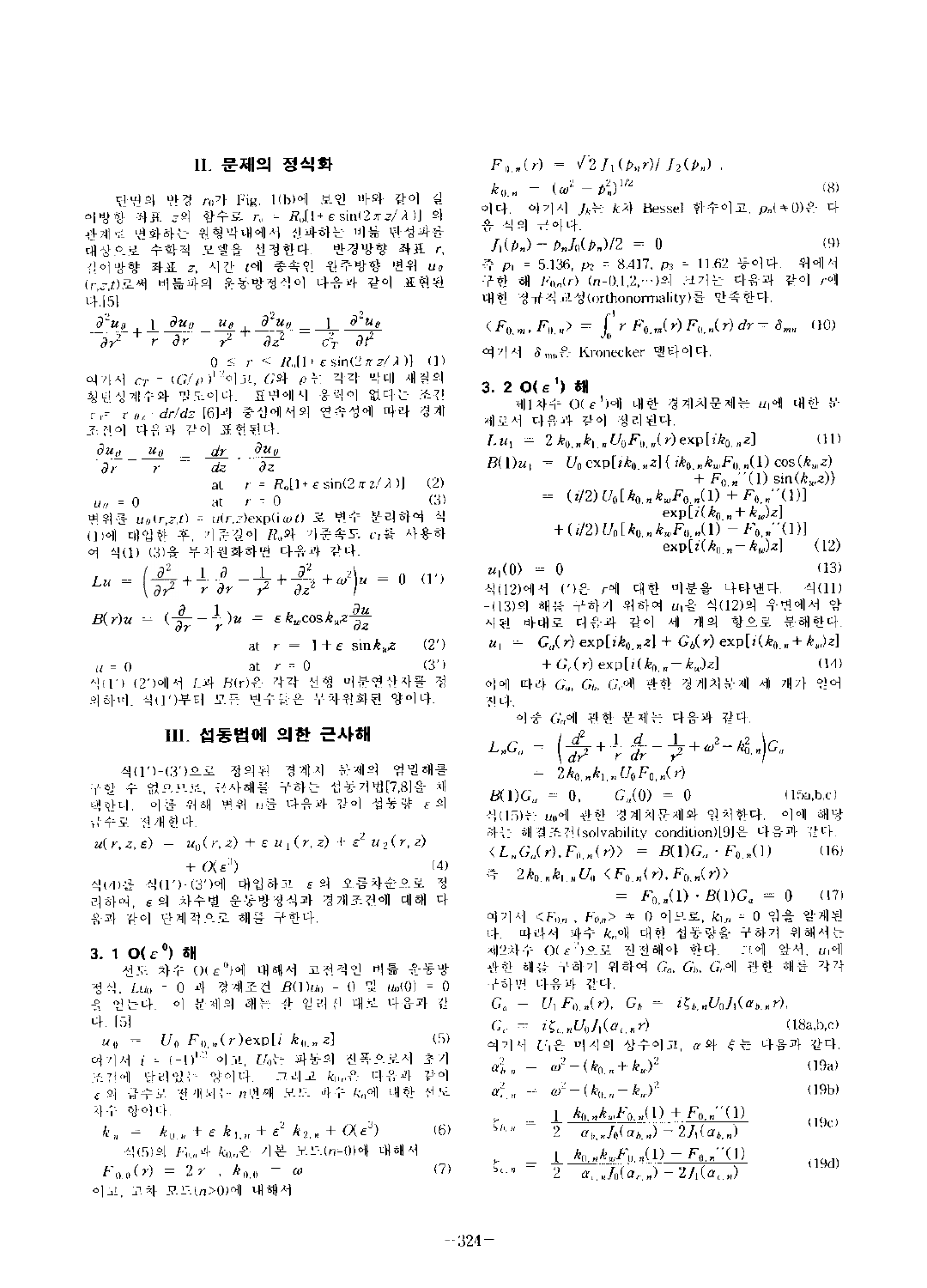Bessel 함수의 괄호 안의 양은  $\alpha_{h,n}$ 이나  $\alpha_{e,n}$ 에 따라서 허수일 수도 있는데, 이때에는 Bessel 함수 J가 수정된 Bessel 함수 *I* 대치된다.

 $3.3$   $O(\varepsilon^2)$  해

제2차수  $O(\, \varepsilon^{\, 2})$ 에 대한 경계치문제는  $u_2$ 에 관한 문 제로서 다음과 같이 정리된다.

$$
Lu_2 = 2 k_{0,n} k_{2,n} U_0 F_{0,n}(r) \exp[i k_{0,n} z]
$$
 (20)  

$$
B(1) u_2 = \mathcal{E}_{n-1} U_0 \exp[i k_{0,n} z]
$$

$$
D(1)u_2 = \xi_{a,n} \partial_0 \exp\{i(k_0, n + k_w)x\} + i\xi_{b,n} U_1 \exp\{i(k_0, n + k_w)x\} + i\xi_{c,n} U_1 \exp\{i(k_0, n - k_w)z\} + \xi_{d,n} U_0 \exp\{i(k_0, n + 2 k_w)z\} + \xi_{e,n} U_0 \exp\{i(k_0, n - 2 k_w)z\}
$$
(21)

$$
u_2(0) = 0 \tag{22}
$$

$$
\alpha_7 | \lambda| \qquad a_{d,n}^2 = \omega^2 - (k_{0,n} + 2k_{\omega})^2 \qquad (23a)
$$
  
\n
$$
a_{e,n}^2 = \omega^2 - (k_{0,n} - 2k_{\omega})^2 \qquad (23b)
$$

$$
\xi_{a,n} = \zeta_{b,n}[-2 \alpha_{b,n}J_0(\alpha_{b,n}) - (\alpha_{b,n}^2 - 3)J_1(\alpha_{b,n}) - (\alpha_{b,n} + k_w)k_wJ_1(\alpha_{b,n})]/2
$$
  
\n
$$
- \zeta_{c,n}[-2 \alpha_{c,n}J_0(\alpha_{c,n}) - (\alpha_{c,n}^2 - 3)J_1(\alpha_{c,n}) + (k_{0,n} - k_2)k_wJ_1(\alpha_{c,n})]/2
$$
  
\n
$$
- [F_{0,n}T_0] - F_{0,n}T_0][1]/4 \qquad (24a)
$$
  
\n
$$
\xi_{b,n} = [F_{0,n}T_0] + k_{0,n}k_wF_{0,n}(1)]/2 \qquad (24b)
$$

$$
\xi_{b,n} = [F_{0,n}^{\prime\prime}(1) + k_{0,n}k_{w}F_{0,n}(1)]/2 \qquad (24b)
$$

$$
\xi_{\epsilon,n} = [-F_{0,n}^{\prime\prime}(1) + k_{0,n}k_wF_{0,n}(1)]/2 \qquad (24c)
$$
  

$$
\xi_{d,n} = -\zeta_{b,n}[-2\alpha_{b,n}J_0(\alpha_{b,n}) - (\alpha_{b,n}^2-3)J_1(\alpha_{b,n})]
$$

$$
\xi_{d,n} = -\xi_{b,n}I - 2\alpha_{b,n}J_0(\alpha_{b,n}) - (\alpha_{b,n} - 3)J_1(\alpha_{b,n})
$$
  
+  $(k_{0,n} + k_w)k_wJ_1(\alpha_{b,n})J_1/2$   
+  $[F_{0,n}^{\prime\prime\prime}(1) - F_{0,n}^{\prime\prime\prime}(1)]/8$   
+  $k_{0,n}k_wF_{0,n}(1)/4$  (24d)  
 $\xi_{e,n} = \xi_{e,n}I - 2\alpha_{e,n}J_0(\alpha_{e,n}) - (\alpha_{e,n}^2 - 3)J_1(\alpha_{e,n})$ 

$$
\xi_{e,n} = \xi_{e,n}[-2\alpha_{e,n}J_0(\alpha_{e,n}) - (\alpha_{e,n}^2 - 3)J_1(\alpha_{e,n}) - (k_{0,n} - k_w)k_wJ_1(\alpha_{e,n})]/2
$$
  
+  $[F_{0,n}^{(1)}(1) - F_{0,n}^{(1)}(1)]/8$   
-  $k_{0,n}k_wF_{0,n}(1)/4$  (24e)

 $\Delta(20)-(21)$ 의 형태는  $(n2)$  해가 다음과 같은 형태임을 암시한다.

$$
u_2 = H_a(r) \exp\{ik_{0,n}z\} + H_b(r) \exp[i(k_{0,n} + k_w)z] + H_c(r) \exp[i(k_{0,n} - k_w)z] + H_d(r) \exp[i(k_{0,n} + 2k_w)z] + H_e(r) \exp[i(k_{0,n} - 2k_w)z]
$$
 (25)

이에 따라 *H<sup>a</sup>, H<sup>b</sup>, He, H<sup>d</sup>,* He 관한 경계치문제 다섯 개를 얻게된다.

이중 *Ha^* 관한 경계치문제는 다음과 같다.

$$
L_n H_a = 2 k_{0,n} k_{2,n} U_0 F_{0,n}(r)
$$

 $B(1)H_a = \xi_{a,n} U_{0}$  $H_a(0) = 0$  (26a,b,c) 이에 대한 해결조건

 $\langle L_n H_a(r) , F_{0,n}(r) \rangle = B(1) H_a \cdot F_{0,n}(1)$  (27) 로부터

 $2k_{0, n}k_{2, n} \langle F_{0, n}(r), F_{0, n}(r) \rangle = \xi_{a, n}F_{0, n}(1)$  (28) 을 얻으므로 파수 kn에 대한 보정치 k2m을 다음과 같이 얻게된다.

$$
k_{2,n} = \xi_{a,n} F_{0,n}(1)/(2 k_{0,n})
$$
 (29)

#### **3. 4** 전파 속도

지금까지 얻은 결과로부터 비틂파 전파속도에 한 근사해를 구성한다. n번째 모드의 전파속도 cn은  $\omega/k_o$ 이므로 다음 식을 얻는다.



Fig. 2 Fundamental mode speed correction *k2,o/ko,o* depicted as a function of  $\omega$  for  $k_m = 50$ .

$$
c_n = \frac{\omega}{k_{0,n}} \left( 1 - \varepsilon^2 \frac{k_{2,n}}{k_{0,n}} \right) + O(\varepsilon^3)
$$
 (30)

(30) 살펴보면 막대 표면의 주기적 굴곡으로 인해 비틂파의 전파속도가 매끈한 막대의 경우에 비해 줄어 듦을 있다.

기본 모드(n=0)의 경우에 표면 굴곡으로 인한 전 파속도 차이를 계산하기 위하여 식(30)에 식(7)을 적용 하여 정리하면 다음과 같다.

$$
1 - c_0 \approx \varepsilon^2 \frac{\xi_{a,0}}{\omega^2} \tag{31}
$$

식(31)에서 ξ<sub>a0</sub>는 식(24a)와 식(19)로부터 계산되는 양 으로서, 무차원 주파수 ω와 표면굴곡 주기 kw의 함수 이다. 따라서 전파속도 ω가 파동의 주파수에 따라 다 값을 갖게 되리라 예상되는데, *k<sub>i</sub> = 50* 인 경우에  $\omega$ 의 화수로  $\varepsilon$  a/ $\omega^2$  (즉  $k_{20}/k_{00}$ )을 계산해 본 결과 Fig. 2에 보인 바와 같이 거의 일정한 값을 나타내고 있다.

다음절에서 기술하는 실험결과와 비교하기 위하여  $\varepsilon$  = 0.087 및 ω = 0.269 에 대해서 *kw*가 13.6과 15.8 일 때의 (1 - ω)를 각각 계산한 결과가 Table 1에 기재되 있다.

Table <sup>1</sup> Speed corrections for the torsional elastic waves along the modulated waveguides. The theoretically predicted results are compared with the experimental observations.

| thread |      | nondimensional      | $1 - c_0$ (%)         |      |
|--------|------|---------------------|-----------------------|------|
| £      | k.   | frequency, $\omega$ | calculated [measured] |      |
| 0.087  | 13.6 | 0.269               | 11.6                  | 12.8 |
| 0.087  | 15.8 | 0.269               | 13.3                  | 10.6 |